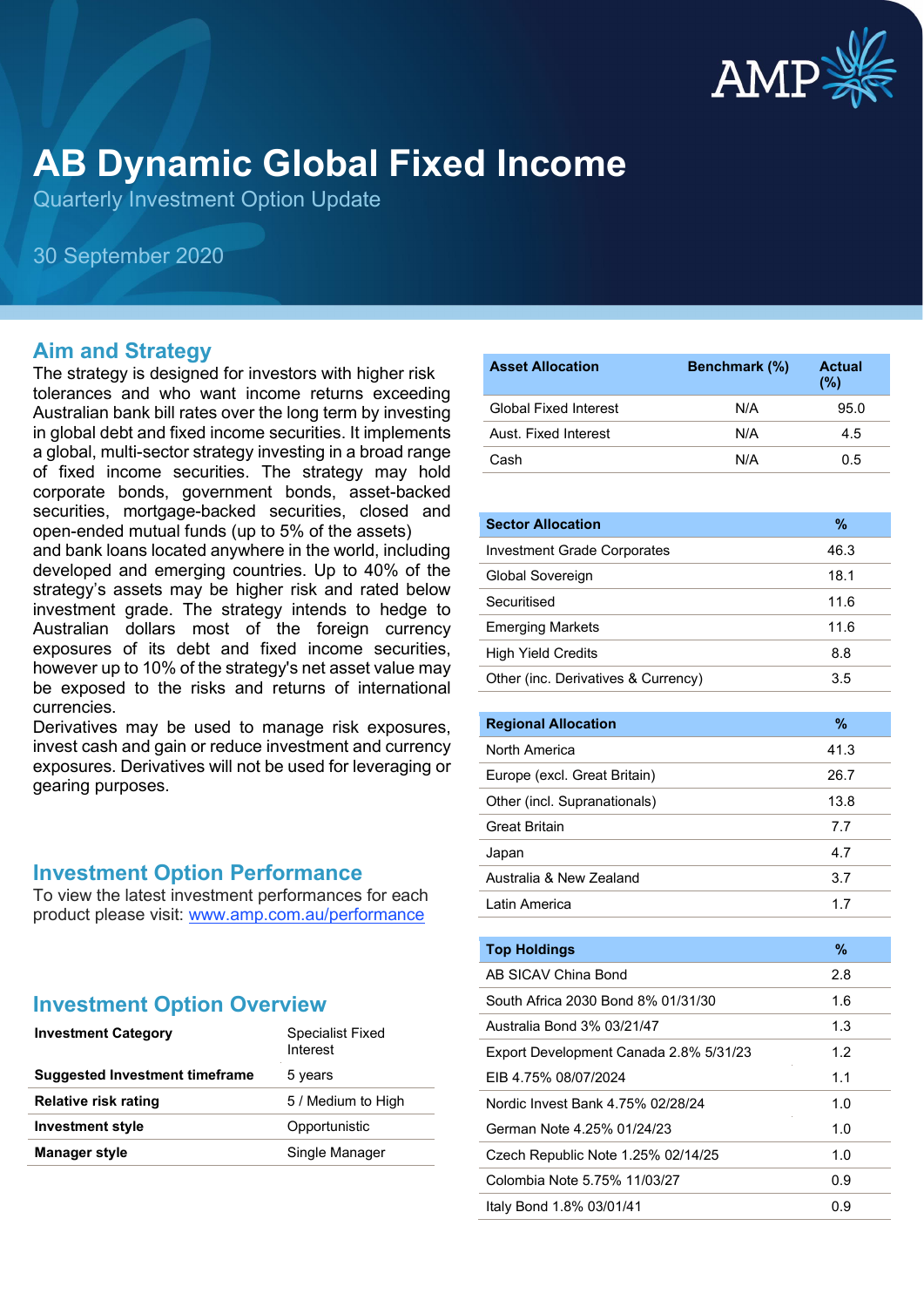#### **Portfolio Summary**

It remains important for fixed-income investors to be selective given tightening financial conditions. Rising trade tensions and tighter financial conditions signpost a step down in the pace of global growth.

#### **Investment Option Commentary**

Sector/security selection drove the relative outperformance during the quarter. This was largely the result of the long positions in investment-grade and high-yield credit, as the rally across risk assets continued and was balanced by central bank bond-buying programs and positive signs of economic recovery. The shift toward euro-denominated credits also helped, as European corporate bonds overall outperformed their US peers. Exposure to credit risk–transfer securities (CRTs) contributed—particularly in the mezzanine tranches—as they recovered from their July declines. Exposure to commercial mortgage-backed securities (CMBS) further contributed. An allocation to hard-currency emerging markets (EM) added to returns in August as the market continued to rally amid supportive technical signals; however, this was slightly offset in September as the market followed the weaker macro tone.

Country/yield-curve positioning was also additive. Australian duration positioning contributed—especially in the strategy's exposure in the long end part of the curve—amid a considerable yield rally; The investment manager's short in the 10-year part of the curve slightly offset some of these gains. Exposure to European periphery was positive amid the continued spread rally which was further fueled in Italy by the regional election results in September. Long duration in South Korea added to performance as yields fell in July and September. Local Chinese duration had a negative effect on returns, as Chinese rates underperformed global peers amid strengthening economic momentum.

Currency decisions detracted. The strategy's long position in the Russian ruble was negative, as the currency depreciated amid the rising geopolitical risk in Russia. Their short position in the US dollar further hampered returns, as previous weeks' US dollar weakness reverted in September amid rising demand for quality and safety. However, their short positions in the yen and New Zealand dollar helped offset some of these losses, as did their long on the South Korean won.

#### **Market Commentary**

The rally in fixed-income markets following the sharp sell-off in March continued in the third quarter, but the pace of the rebound slowed and volatility increased toward the end of the period. As COVID-19 cases accelerated in Europe, the US and other developed-market (DM) countries, investors became increasingly concerned that the resurgence of the novel coronavirus could result in renewed lockdowns and restrictions. Also, uncertainty increased around much-needed additional fiscal spending proposals, particularly in the US, even as central banks reiterated that more fiscal spending is imperative. Rock-bottom official rates and significant central bank bond-buying programs kept interest rates anchored at historically low levels and supported credit-risk assets as investors reached for yield.

Global treasury returns were positive as yield curves remained stable or flattened in most DM countries. Nongovernment-sector returns outperformed government bonds, led by high-yield corporate bonds. This performance was true more so in the eurozone than in the US, given significant bond-buying support from the ECB compared with the US Federal Reserve. In securitized assets, CMBS outperformed, while CRTs generally advanced relative to global treasuries. EM hard-currency sovereigns outperformed global treasuries as the US dollar fell against most EM and all major DM currencies.

### **Outlook**

The economic outlook has improved, yet it remains highly uncertain due to the unrelenting impact of the pandemic on economic output. Given the recent acceleration of cases in Europe, the US and other DM areas, we may be closer to the beginning than to the end of the pandemic's economic impact, supporting the need for additional fiscal stimulus. Geopolitical conflicts are ever present, including Brexit, ongoing trade and technology conflicts between the US and China, and the impact of protectionism and deglobalization on supply chains, world trade and business sentiment.

Given the positive recovery in economic output, which has been offset by elevated trade and geopolitical conflicts, The investment manager have revised their global GDP estimate upward to a smaller contraction of 4.3% in 2020, followed by a recovery of 4.7% in 2021. Their growth assumptions are based on DM and EM GDP growth of (5.5)% and (2.4)%, respectively, with rebounds of 3.7% for DM and 6.4% for EM in 2021.